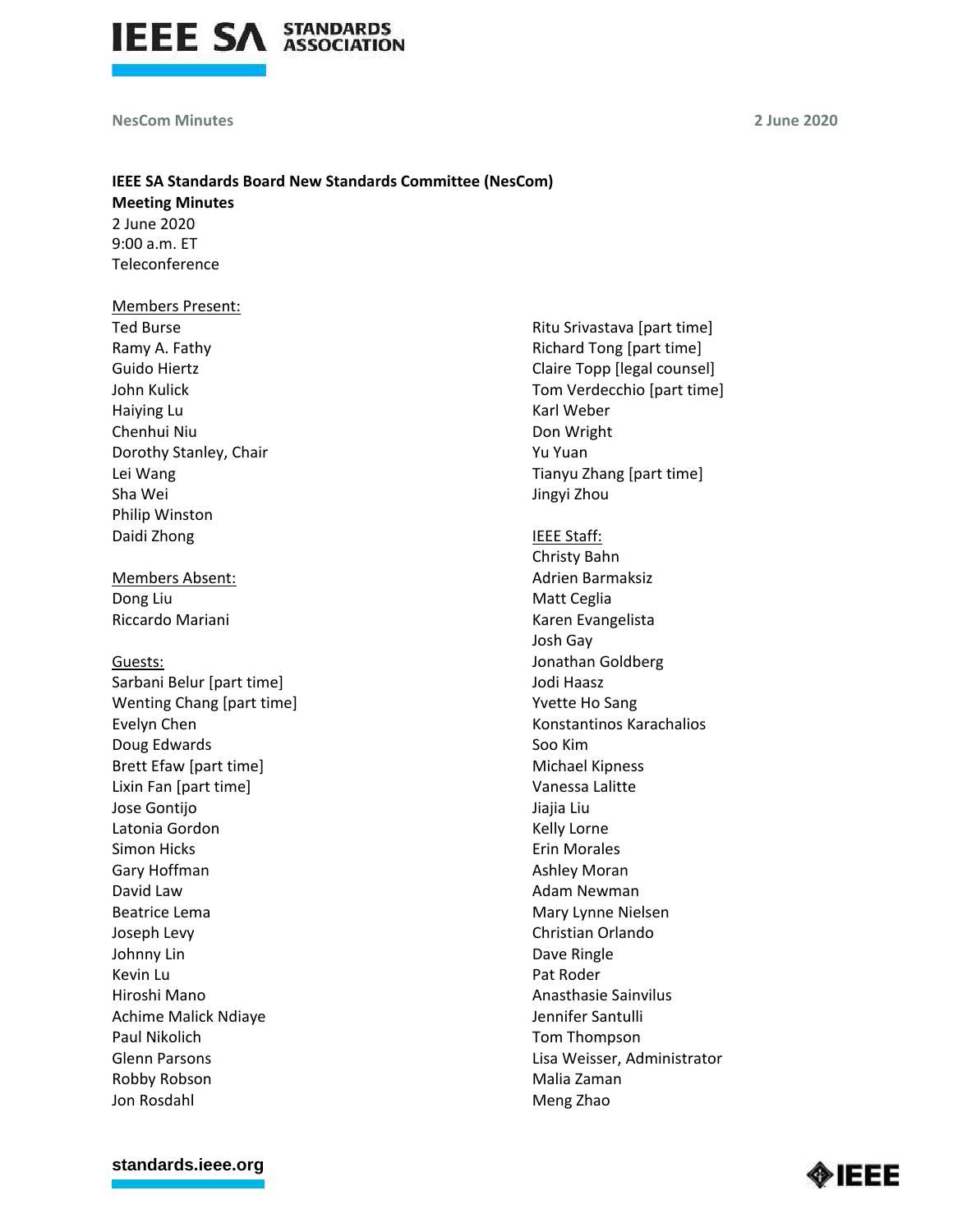

**NesCom Minutes 2 June 2020**

### **[Unless otherwise noted, all votes are unanimous]**

### **1. CALL TO ORDER AND INTRODUCTIONS**

Chair Stanley welcomed everyone and called the meeting to order at 9:06 a.m. due to a large number of participants dialing into the call. There was a round of introductions by all in attendance.

### **2. REVIEW AND APPROVAL OF THE AGENDA**

The agenda was reviewed and Chair Stanley asked if there were any changes to be made. There were none.

**A motion was made (Burse) and seconded (Wang) to approve the 2 June 2020 NesCom meeting agenda, including all items on the consent agenda. The motion was unanimously approved.**

### **2.1 Consent Agenda**

### **2.1.1 Withdrawal Requests**

IEEE Communications Society/Edge, Fog, Cloud Communications with IOT and Big Data Standards Committee

**P2557** Standard for Ambient Genetics Frameworks **Recommendation: Approve PAR withdrawal**

**P2558** Standard for Ambient Objects **Recommendation: Approve PAR withdrawal**

# IEEE Computer Society/Design Automation

### **P2415**

Standard for Unified Hardware Abstraction and Layer for Energy Proportional Electronic Systems **Recommendation: Approve PAR withdrawal**

**2.1.2 Standards Committee Change Request for Three C/SAB PARs to C/SMSC: P2671 'Standard for General Requirements of Online Detection Based on Machine Vision in Intelligent Manufacturing', P2672 'Guide for General Requirements of Mass Customization', and P2806 'System Architecture of Digital Representation for Physical Objects in Factory Environments'.**

*NB: The approval of this Standards Committee change request was included in the approval of the agenda and consent agenda. The three PARs, P2671, P2672, and P2806 have been moved from C/SAB to C/SMSC.*

**2.1.3 Standards Committee Change Request for P2418.7 'Standard for the Use of Blockchain in Supply Chain Finance' to Move from BOG/CAG to C/BDL.**

### **[standards.ieee.org](http://standards.ieee.org/)**

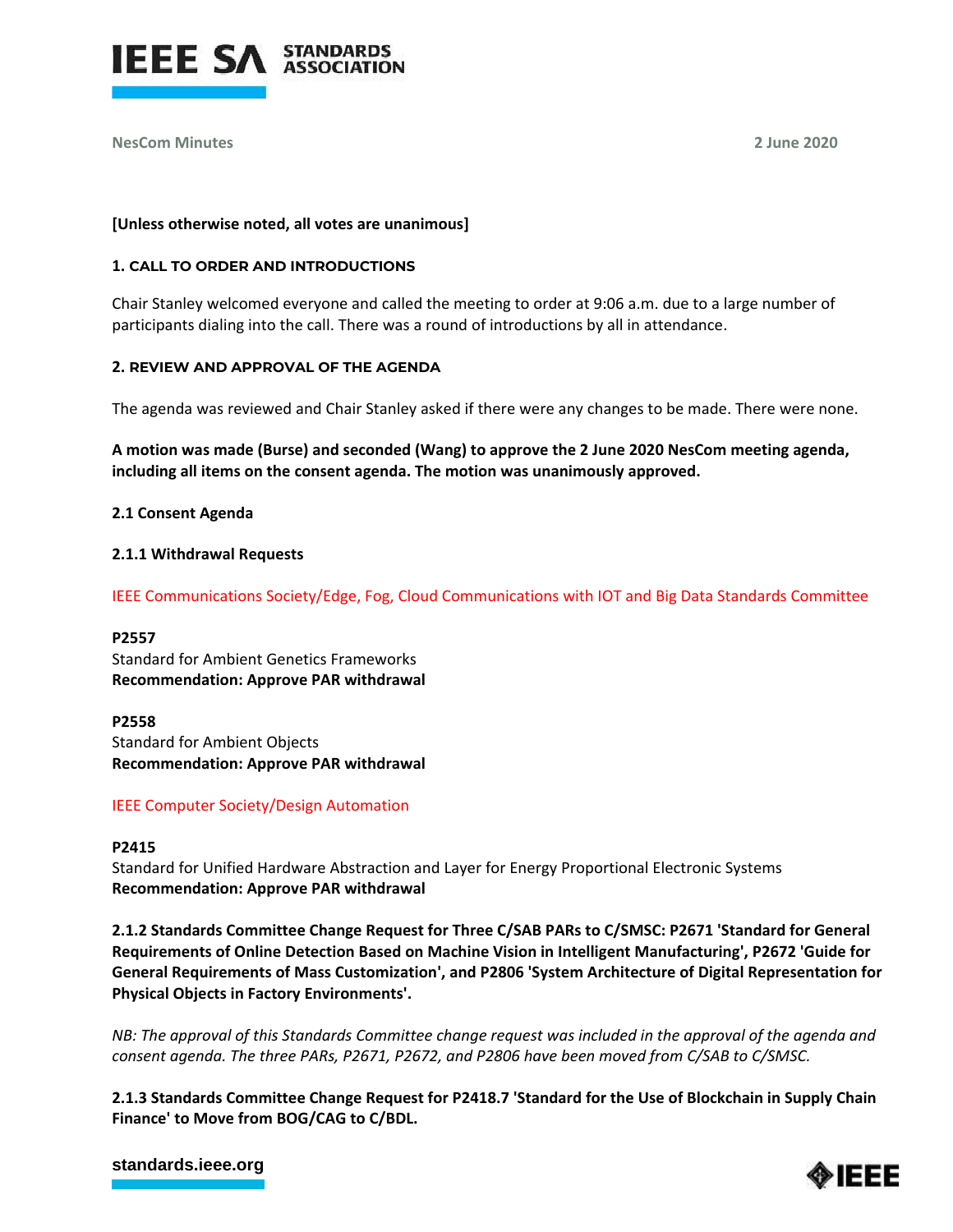*NB: The approval of this Standards Committee change request was included in the approval of the agenda and consent agenda. The PAR P2418.7 has been moved from BOG/CAG to C/BDL.*

#### **3 APPROVAL OF MINUTES FROM THE MARCH 2020 MEETING**

**A motion was made (Hiertz) and seconded (Kulick) to approve the minutes of the 4 March 2020 NesCom meeting. The motion was approved (8 approve, 0 disapprove, 1 abstain [Burse]).**

#### **4 PARS FOR DISCUSSION**

### **4.1 Modified PARs**

#### IEEE Computer Society/LAN/MAN Standards Committee

#### **P802.15.13**

Standard for Multi-Gigabit per Second Optical Wireless Communications (OWC), with Ranges up to 200 meters, for both stationary and mobile devices **Recommendation: Approve modified PAR**

### IEEE Computer Society/Learning Technology

**P7004** Standard for Child and Student Data Governance **Recommendation: Approve modified PAR**

### IEEE Power and Energy Society/Substations

**P837**

Standard for Qualifying Permanent Connections Used in Substation Grounding **Recommendation: Approve modified PAR**

IEEE-SASB Coordinating Committees/SCC21 – Fuel Cells, Photovoltaics, Dispersed Generation, and Energy Storage

#### **P1562**

Recommended Practice for Sizing of Stand-Alone Photovoltaic (PV) Systems **Recommendation: Approve modified PAR**

### **4.2 Extension Requests**

### IEEE Computer Society/LAN/MAN Standards Committee

#### **P802.15.12**

Upper Layer Interface (ULI) for IEEE 802.15.4 Low-Rate Wireless Networks **Recommendation: Approve request for an extension until December 2022**

### **P802.1CQ**

Standard for Local and Metropolitan Area Networks: Multicast and Local Address Assignment **Recommendation: Approve request for an extension until December 2022**

### IEEE Power and Energy Society/Analytic Methods for Power Systems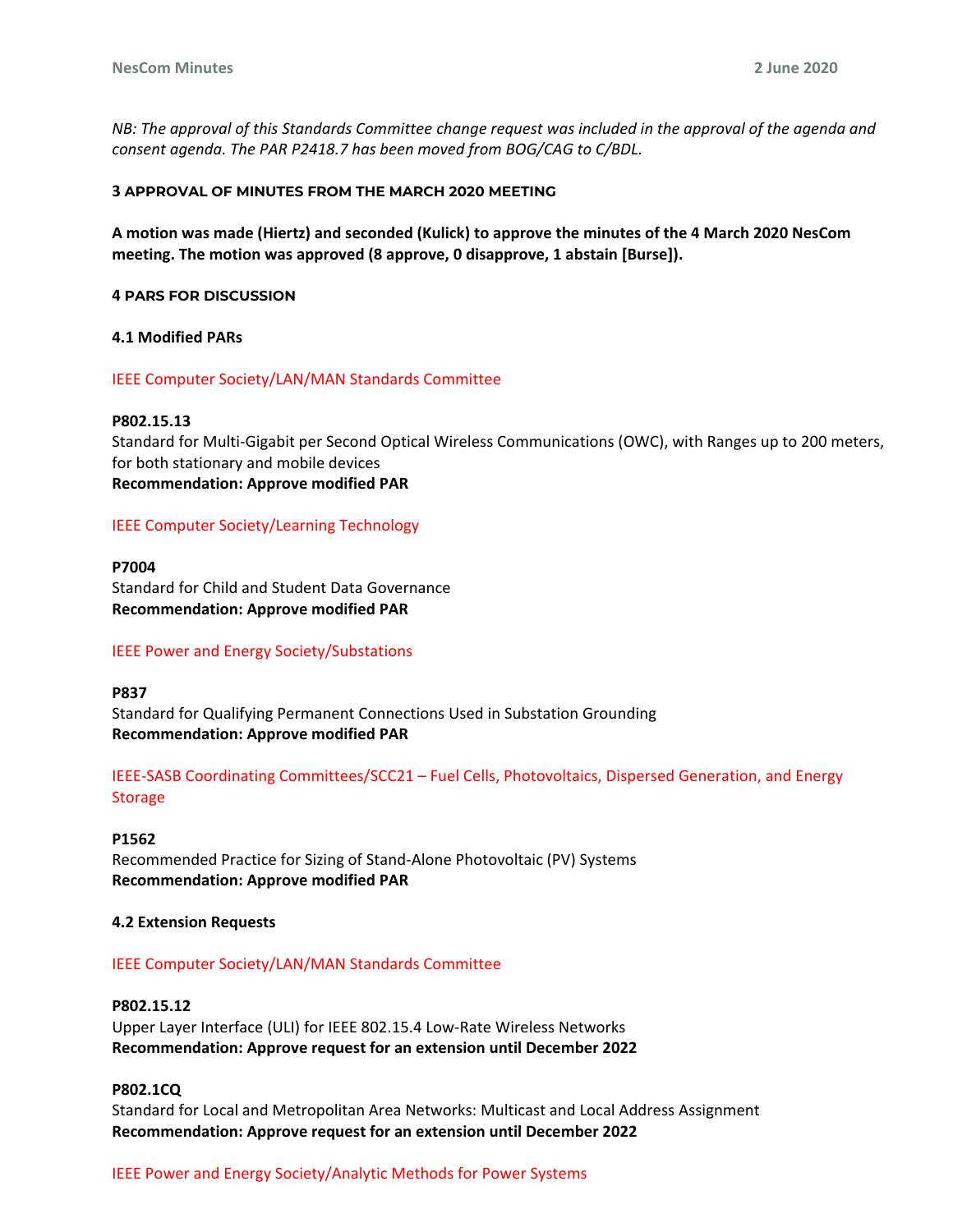# **P762**

Standard Definitions for Use in Reporting Electric Generating Unit Reliability, Availability, and Productivity **Recommendation: Approve request for an extension until December 2022**

# IEEE Power and Energy Society/Electric Machinery

### **P1665**

Guide for the Rewind of Synchronous Generators, 50 Hz and 60 Hz, Rated 1 MVA and Above **Recommendation: Approve request for an extension until December 2022**

### **P522**

Guide for Testing Turn Insulation of Form-Wound Stator Coils for Alternating-Current Electric Machines **Recommendation: Approve request for an extension until December 2022**

### IEEE Power and Energy Society/Surge Protective Devices/High Voltage

### **PC62.21**

Guide for the Application of Surge Voltage Protective Equipment on AC Rotating Machinery 1000 Volts and Greater

**Recommendation: Approve request for an extension until December 2022**

### IEEE Power and Energy Society/Transformers

# **PC57.12.34**

Standard Requirements for Pad-Mounted, Compartmental-Type, Self-Cooled, Three-Phase Distribution Transformers, 10 MVA and Smaller; High-Voltage, 34.5 kV Nominal System Voltage and Below; Low-Voltage, 15 kV Nominal System Voltage and Below

**Recommendation: Approve request for an extension until December 2022**

# **PC57.19.02**

Standard for the Design and Performance Requirements of Bushings Applied to Liquid Immersed Distribution **Transformers** 

**Recommendation: Approve request for an extension until December 2022**

# IEEE Power and Energy Society/Transmission and Distribution

### **P2030.10**

Standard for DC Microgrids for Rural and Remote Electricity Access Applications **Recommendation: Approve request for an extension until December 2021**

### **4.3 New PARs**

IEEE Communications Society/Access and Core Networks Standards Committee

### **P1904.4**

Standard for Service Interoperability in 25 Gb/s and 50 Gb/s Ethernet Passive Optical Networks **Recommendation: Approve new PAR until December 2024**

### **P1941.1**

Recommended Practice for Internet Grades of Service in Rural Areas **Recommendation: Approve new PAR until December 2024**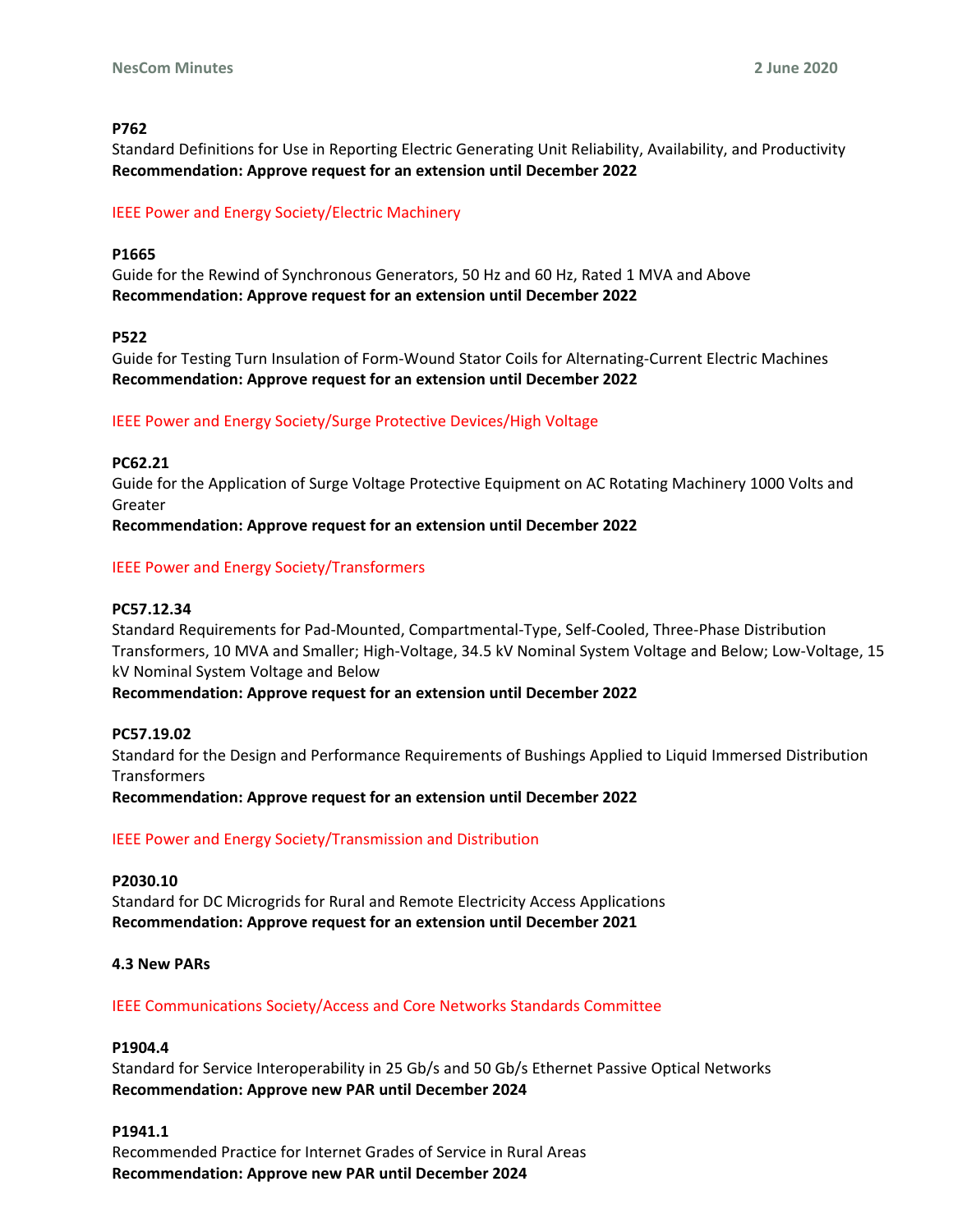# IEEE Communications Society/Power Line Communications

#### **P2893**

Standard for Flexible Optical Service Unit (OSUFlex) of Optical Transport Network (OTN) in Power Systems **Recommendation: Approve new PAR until December 2024**

### IEEE Computer Society/Blockchain and Distributed Ledgers

**P3212** Standard for Blockchain System Governance Specification **Recommendation: Approve new PAR until December 2024**

#### IEEE Computer Society/Cybersecurity and Privacy Standards Committee

#### **P2883**

Standard for Sanitizing Storage **Recommendation: Approve new PAR until December 2024**

#### **P2887**

Recommended Practice for Zero Trust Security **Recommendation: Approve new PAR until December 2024**

### IEEE Computer Society/LAN/MAN Standards Committee

#### **P802.1ASdm**

Standard for Local and Metropolitan Area Networks – Timing and Synchronization for Time-Sensitive Applications Amendment: Hot Standby **Recommendation: Approve new PAR until December 2024**

#### **P802.3cy**

Standard for Ethernet Amendment: Physical Layer Specifications and Management Parameters for greater than 10 Gb/s Electrical Automotive Ethernet **Recommendation: Approve new PAR until December 2024**

#### **P802.3cz**

Standard for Ethernet Amendment: Physical Layer Specifications and Management Parameters for Multi-Gigabit Optical Automotive Ethernet **Recommendation: Approve new PAR until December 2024**

# **P802.3da**

Standard for Ethernet Amendment: Physical Layer Specifications and Management Parameters for Enhancement of 10 Mb/s Operation over Single Balanced Pair Multidrop Segments **Recommendation: Approve new PAR until December 2024**

#### **P802.3db**

Standard for Ethernet Amendment: Physical Layer Specifications and Management Parameters for 100 Gb/s, 200 Gb/s, and 400 Gb/s Operation over Optical Fiber using 100 Gb/s Signaling **Recommendation: Approve new PAR until December 2024**

IEEE Computer Society/Learning Technology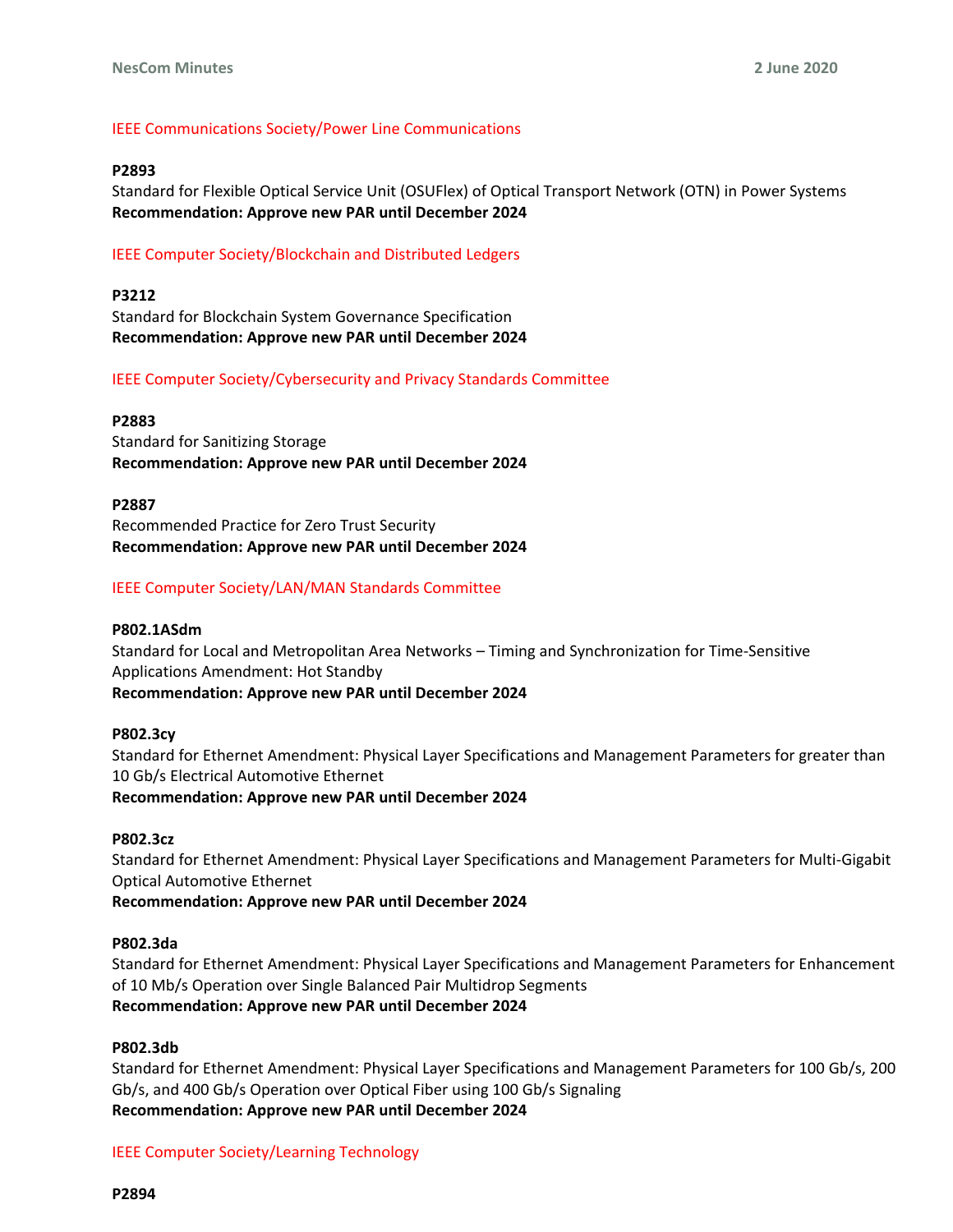Guide for an Architectural Framework for Explainable Artificial Intelligence **Recommendation: Approve new PAR until December 2024**

### **P7004.1**

Recommended Practices for Virtual Classroom Security, Privacy and Data Governance **Recommendation: Approve new PAR until December 2024 (8 approve, 0 disapprove, 1 abstain [Winston])**

# IEEE Computer Society/Microprocessor Standards Committee

### **P1722b**

Standard for a Transport Protocol for Time-Sensitive Applications in Bridged Local Area Networks – Amendment: New and Extended Streaming Formats **Recommendation: Approve new PAR until December 2024**

### IEEE Computer Society/Smart Manufacturing Standards Committee

### **P2879**

General Principles for Assessment of a Smart Factory **Recommendation: Approve new PAR until December 2024**

### IEEE Consumer Electronics Society/Blockchain Standards Committee

### **P2677.1**

Standard for Blockchain-based Omnidirectional Pandemic/epidemic Surveillance: Overarching Framework **Recommendation: Approve new PAR until December 2024**

### **P2677.10**

Standard for Blockchain-based Omnidirectional Pandemic/epidemic Surveillance: Access to Personal Data **Recommendation: Approve new PAR until December 2024 (8 approve, 0 disapprove, 1 abstain [Fathy])**

### **P2677.11**

Standard for Blockchain-based Omnidirectional Pandemic/epidemic Surveillance: Access to Telecommunications Data

**Recommendation: Approve new PAR until December 2024 (7 approve, 0 disapprove, 2 abstain [Fathy, Hiertz])**

### **P2677.12**

Standard for Blockchain-based Omnidirectional Pandemic/epidemic Surveillance: Access to Transportation Data **Recommendation: Approve new PAR until December 2024 (7 approve, 0 disapprove, 2 abstain [Fathy, Hiertz])**

### **P2677.20**

Standard for Blockchain-based Omnidirectional Pandemic/epidemic Surveillance: Requirements for Blockchain Infrastructure

**Recommendation: Approve new PAR until December 2024**

# **P2677.21**

Standard for Blockchain-based Omnidirectional Pandemic/epidemic Surveillance: Requirements for Peer-to-Peer Storage Infrastructure

**Recommendation: Approve new PAR until December 2024**

# **P2677.22**

Standard for Blockchain-based Omnidirectional Pandemic/epidemic Surveillance: Requirements for Grid Computing Infrastructure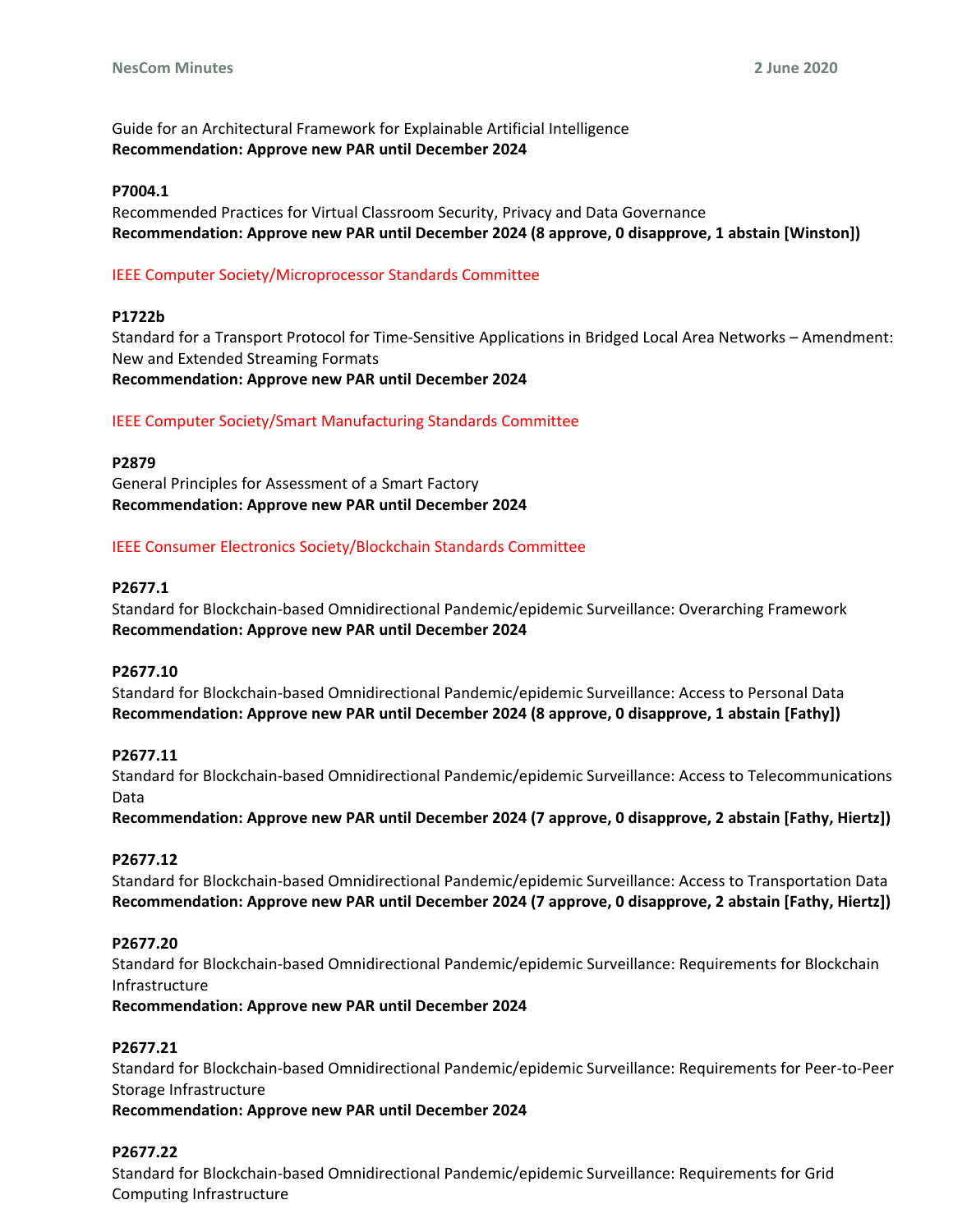# **Recommendation: Approve new PAR until December 2024 (8 approve, 0 disapprove, 1 abstain [Hiertz])**

# **P2677.30**

Standard for Blockchain-based Omnidirectional Pandemic/epidemic Surveillance: Personal Application Programming Interface

**Recommendation: Approve new PAR until December 2024 (7 approve, 0 disapprove, 2 abstain [Fathy, Hiertz])**

# **P2677.31**

Standard for Blockchain-based Omnidirectional Pandemic/epidemic Surveillance: Healthcare Application Programming Interface **Recommendation: Approve new PAR until December 2024**

# **P2677.32**

Standard for Blockchain-based Omnidirectional Pandemic/epidemic Surveillance: Government Application Programming Interface **Recommendation: Approve new PAR until December 2024**

# IEEE Consumer Electronics Society/Digital Finance and Economy Standards Committee

### **P3800**

Standard for a Data-Trading System: Overview, Terminology and Reference Model **Recommendation: Approve new PAR until December 2024**

### **P3801**

Standard for Blockchain-based Electronic Contracts **Recommendation: Approve new PAR until December 2024**

### **P3802**

Standard for Application Technical Specification of Blockchain-based E-Commerce Transaction Evidence Collecting

**Recommendation: Approve new PAR until December 2024**

# **P3803**

Standard for Household Appliance Customer Data Assetization and Commercialization Requirements **Recommendation: Approve new PAR until December 2024**

**P3806**

Standard for Blockchain-based Hepatobiliary Disease Data Extraction and Exchange **Recommendation: Approve new PAR until December 2024**

# IEEE Consumer Electronics Society/Standards Committee

### **P2861.1**

Standard for Troubleshooting Touch Operation Issues for Mobile Gaming **Recommendation: Approve new PAR until December 2024**

# **P2884**

Standard for Performance Evaluation of Biometric Information: Facial Recognition **Recommendation: Approve new PAR until December 2024**

### **P2886**

Standard for General Requirements for Smart Residential Water Systems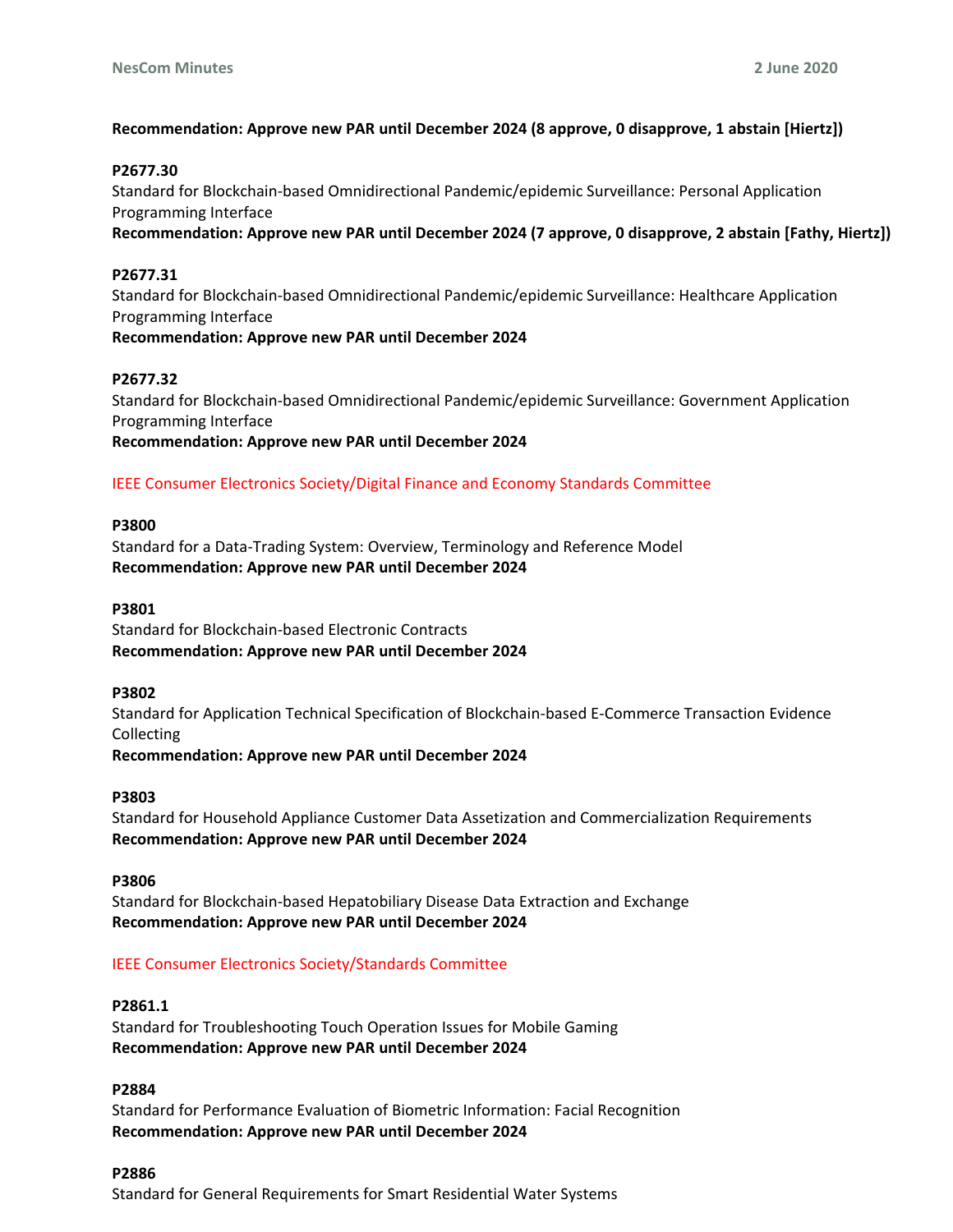# **Recommendation: Approve new PAR until December 2024**

### **P2891**

Standard for Performance Evaluation of Biometric Information: Fingerprint Recognition **Recommendation: Approve new PAR until December 2024**

### **P2896**

Standard for Open Data: Open Data Ontology **Recommendation: Conditionally approve new PAR until December 2024; based on the change of "guide" to "standard" (8 approve, 2 disapprove [Burse, Winston])**

*NB: The condition has been met.*

### **P2898.1**

Standard for General Requirements of Evaluating Intelligent Performance of Household and Similar Electrical Appliances **Recommendation: Approve new PAR until December 2024**

### **P2898.2**

Standard for Requirements of Evaluating Intelligent Performance of Air Conditioners **Recommendation: Approve new PAR until December 2024**

### **P2898.3**

Standard for Requirements of Evaluating Intelligent Performance of Refrigeration Appliances **Recommendation: Approve new PAR until December 2024**

# IEEE Engineering in Medicine and Biology Society/IEEE 11073 Standards Committee

### **P11073-10206**

Health informatics – Device interoperability – Part 10206: Personal health device communication – Abstract information content model **Recommendation: Approve new PAR until December 2024 (9 approve, 0 disapprove, 1 recuse [Zhong])**

IEEE Power and Energy Society/Power System Communications and Cybersecurity

### **P487.3a**

Standard for the Electrical Protection of Communication Facilities Serving Electric Supply Locations Through the Use of Hybrid Facilities Amendment: Inclusion of a New Copper to Fiber Junction (CFJ) Powering Option **Recommendation: Approve new PAR until December 2024**

### **P487a**

Standard for the Electrical Protection of Communications Facilities Serving Electric Supply Locations – General Considerations Amendment: New Annex J – Guidance for Determining the Ground Potential Rise and Induced Voltages for the Design of Communications Installations at Electric Supply Locations **Recommendation: Approve new PAR until December 2024**

### IEEE Power and Energy Society/Substations

# **P693a**

Recommended Practice for Seismic Design of Substations Amendment: Alterations of Transformers, Transformer Bushings and Time Histories

**Recommendation: Approve new PAR until December 2024**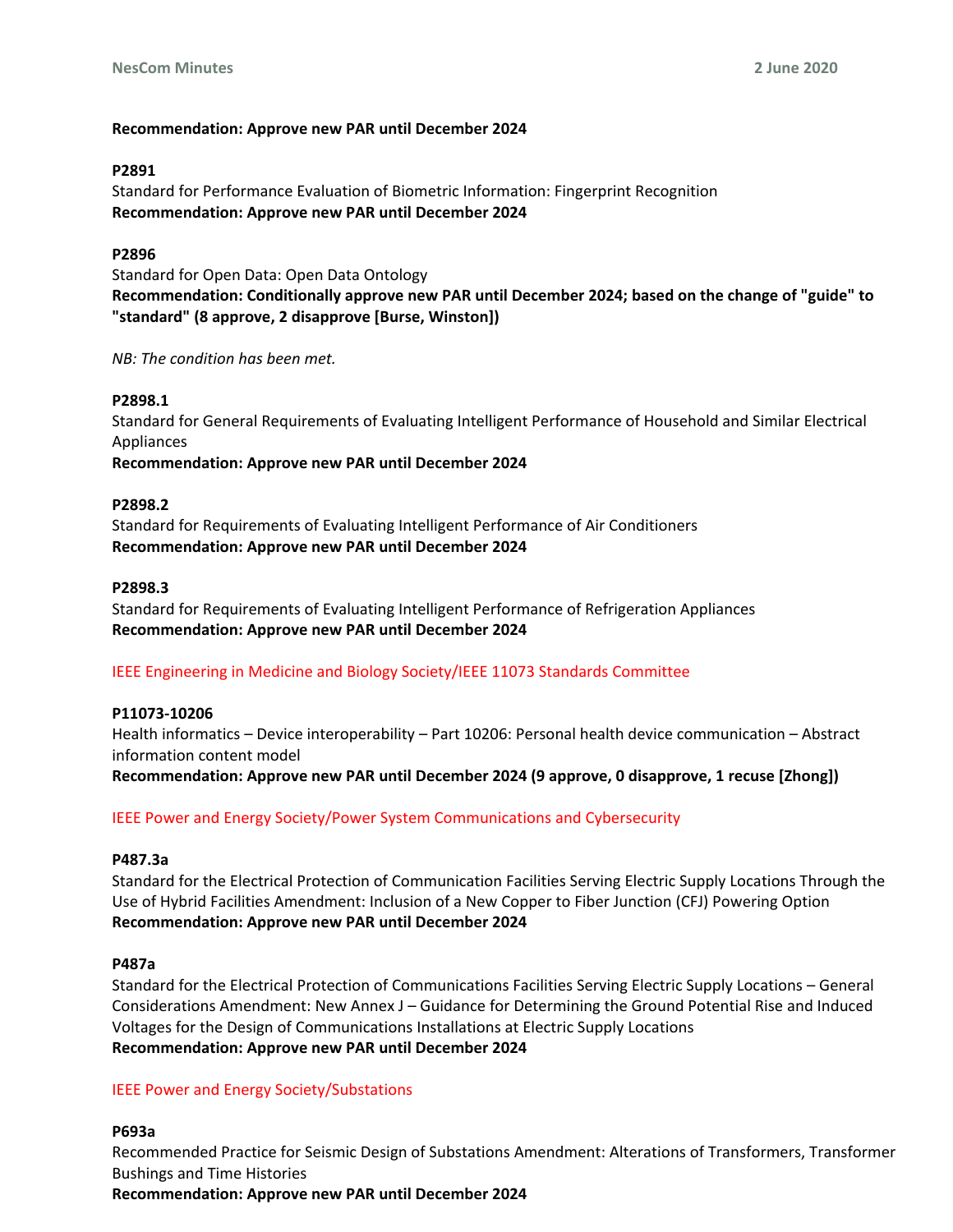### IEEE Power and Energy Society/Transmission and Distribution

#### **P1882**

Guide for Establishing, Benchmarking and Maintaining a Work Program for Energized Transmission Lines **Recommendation: Approve new PAR until December 2024**

#### **P2856**

Guide for the Definition of Resiliency and Measuring the Resiliency of the Electrical Distribution System **Recommendation: Approve new PAR until December 2024**

#### **P2892**

Recommended Practice for Medium Voltage (1.5 kV to 35 kV) Direct Current (DC) Transformers **Recommendation: Approve new PAR until December 2024**

IEEE Society on Social Implications of Technology/Social Implications of Technology Standards Committee

#### **P2890**

Recommended Practice for Provenance of Indigenous Peoples' Data **Recommendation: Approve new PAR until December 2024**

#### **P2895**

Standard Taxonomy for Responsible Trading of Human-Generated Data **Recommendation: Approve new PAR until December 2024**

### IEEE-SASB Coordinating Committees/SCC39 – International Committee on Electromagnetic Safety

#### **P2889**

Guide on the Definition of Incident Power Density to Correlate Surface Temperature Elevation **Recommendation: Approve new PAR until December 2024**

**PC95.1-2019/Cor 2** Standard for Safety Levels with Respect to Human Exposure to Electric, Magnetic, and Electromagnetic Fields, 0 Hz to 300 GHz – Corrigendum 2:PC95.1-2019\_Cor2 **Recommendation: Approve new PAR until December 2024**

#### **4.4 PARs for the Revision of Standards**

### IEEE Aerospace and Electronic Systems Society/Gyro Accelerometer Panel

#### **P1431**

Standard for Specifying and Testing Coriolis Vibratory Gyros **Recommendation: Approve PAR for the revision of a standard until December 2024**

### IEEE Computer Society/LAN/MAN Standards Committee

# **P802.1Q**

Standard for Local and Metropolitan Area Networks – Bridges and Bridged Networks **Recommendation: Approve PAR for the revision of a standard until December 2024**

### IEEE Computer Society/Learning Technology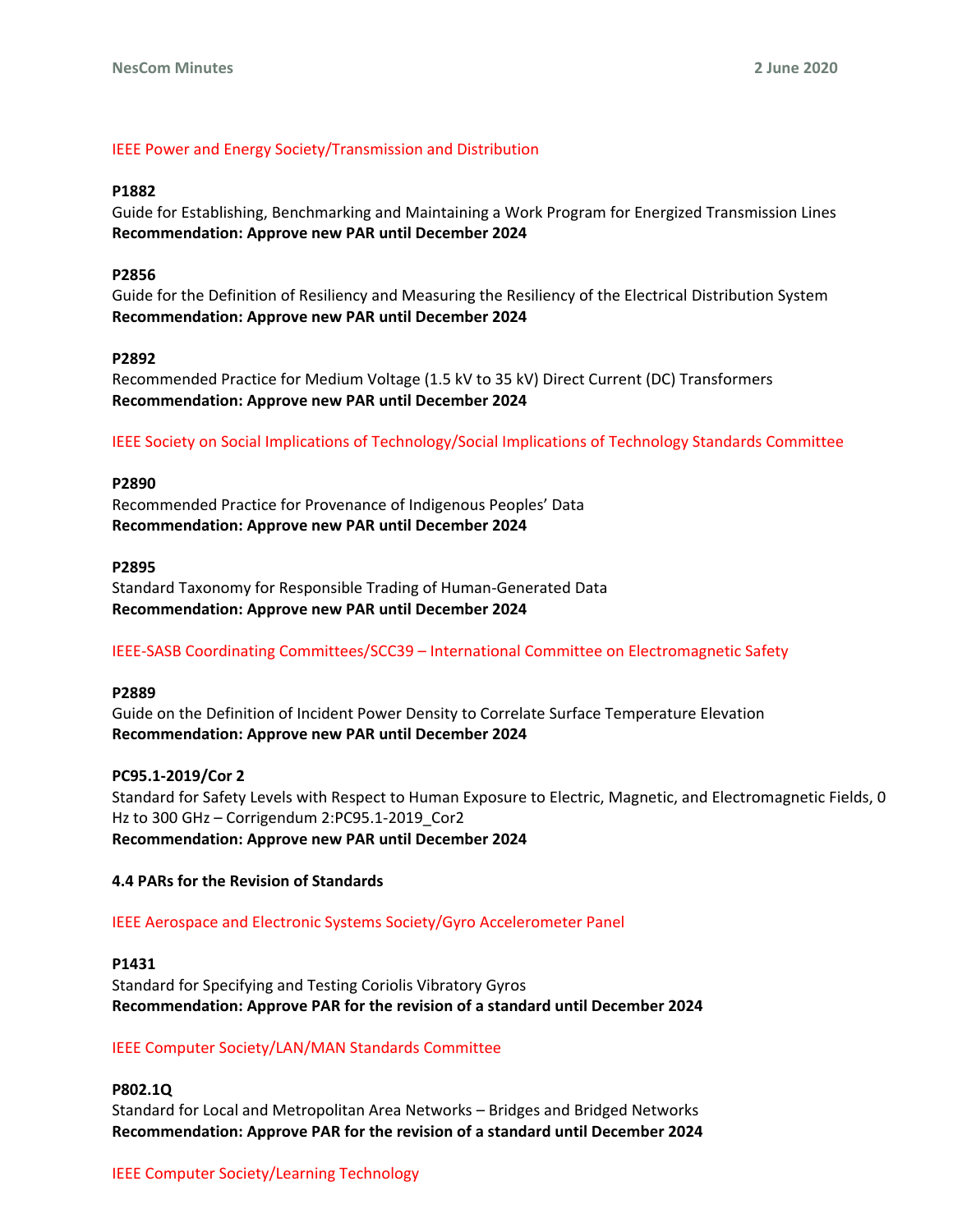# **P1484.11.1**

Standard for Learning Technology – Data Model for Content Object Communication **Recommendation: Approve PAR for the revision of a standard until December 2024**

# IEEE Power and Energy Society/Power System Communications and Cybersecurity

# **P1138**

Standard for Testing and Performance for Optical Ground Wire (OPGW) for Use on Electric Utility Power Lines **Recommendation: Approve PAR for the revision of a standard until December 2024**

### **P820**

Standard Telephone Loop Performance Characteristics **Recommendation: Approve PAR for the revision of a standard until December 2024**

### IEEE Power and Energy Society/Substations

### **P1527**

Recommended Practice for Seismic Design of Substation Buswork **Recommendation: Approve PAR for the revision of a standard until December 2024**

# IEEE Vehicular Technology Society/Intelligent Transportation Systems

### **P1609.11**

Standard for Wireless Access in Vehicular Environments (WAVE) – Over-the-Air Electronic Payment Data Exchange Protocol for Intelligent Transportation Systems (ITS) **Recommendation: Approve PAR for the revision of a standard until December 2024**

### **P1616**

Standard for Motor Vehicle Event Data Recorder (MVEDR) **Recommendation: Approve PAR for the revision of a standard until December 2024**

# IEEE-SASB Coordinating Committees/SCC39 – International Committee on Electromagnetic Safety

### **PC95.7**

Recommended Practice for Radio Frequency Safety Programs, 0 Hz to 300 GHz **Recommendation: Approve PAR for the revision of a standard until December 2024**

During the PAR submittal review portion of the agenda, several topics brought up by NesCom members were discussed, including:

- Overlap of content within a series of PARs and between new PARs and existing work whose responsibility is it to ensure there is no conflicting information and/or whether there is a need to work in cooperation?
- Quality of content of PARs more guidance may be needed to ensure the PARs are clear and distinct.
- Types of standards more clarification may be needed to distinguish between a standard, a guide, and a recommended practice.

### **5 OLD BUSINESS**

**5.1 Discussion – Recommendation from the Ad Hoc on Review Period Comment Timeframes**